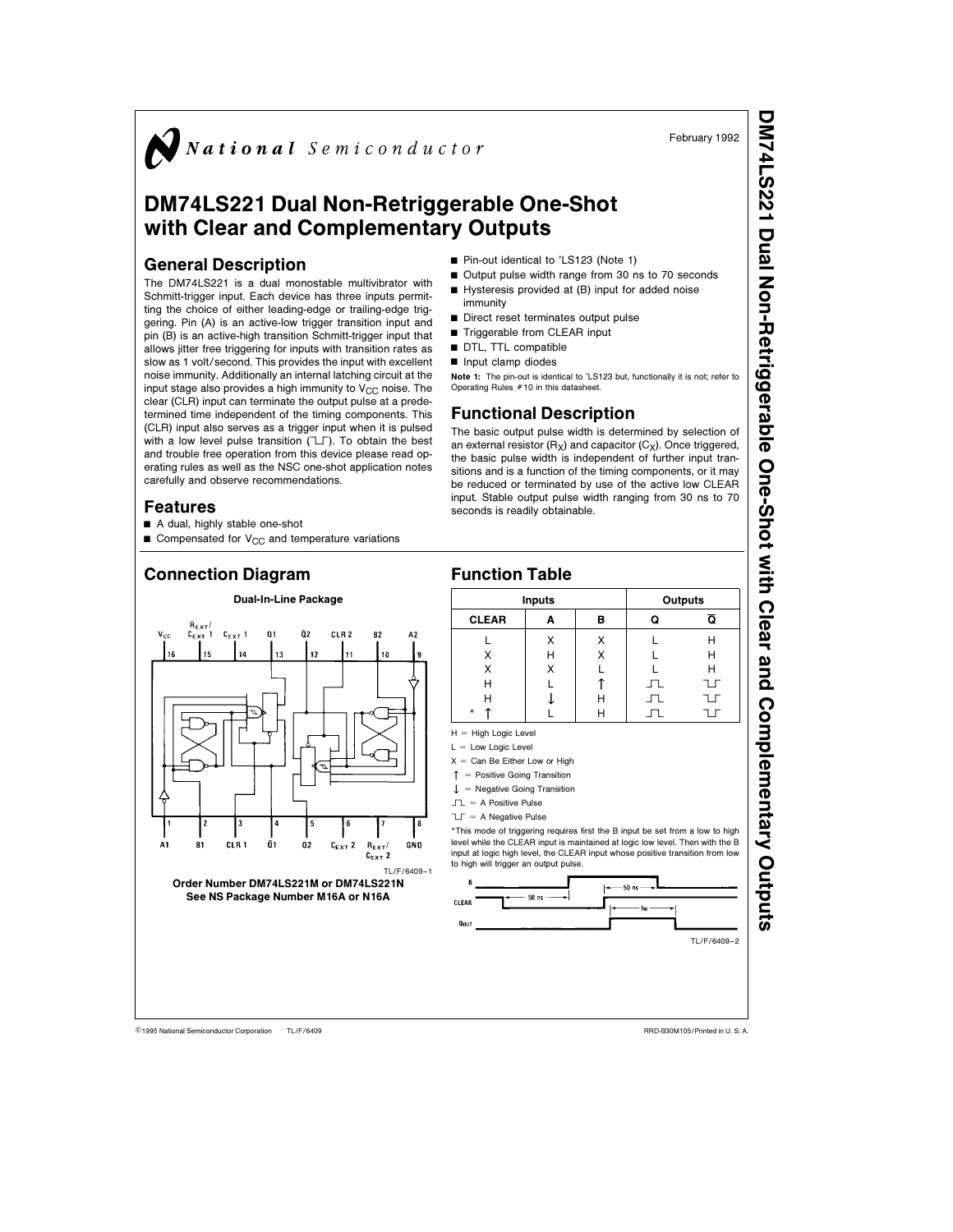## **Absolute Maximum Ratings (Note)**

If Military/Aerospace specified devices are required, please contact the National Semiconductor Sales Office/Distributors for availability and specifications.

| Supply Voltage                       | 7V                                  |
|--------------------------------------|-------------------------------------|
| Input Voltage                        | 7V                                  |
| Operating Free Air Temperature Range |                                     |
| <b>DM74LS</b>                        | $0^{\circ}$ C to $+70^{\circ}$ C    |
| Storage Temperature Range            | $-65^{\circ}$ C to $+150^{\circ}$ C |

Note: The ''Absolute Maximum Ratings'' are those values beyond which the safety of the device cannot be guaranteed. The device should not be operated at these limits. The parametric values defined in the ''Electrical Characteristics'' table are not guaranteed at the absolute maximum ratings. The ''Recommended Operating Conditions'' table will define the conditions for actual device operation.

# Recommended Operating Conditions Symbol Parameter DM74LS221 Units Min | Nom | Max  $N_{\rm CC}$  Supply Voltage  $\vert$  4.75  $\vert$  5  $\vert$  5.25 V  $V_{T+}$  Positive-Going Input Threshold Voltage 12V at the A Input (V<sub>CC</sub> = Min)  $V_{T-}$  Negative-Going Input Threshold Voltage 0.8 1 V v<br>at the A Input (V<sub>CC</sub> = Min)  $V_{T+}$  Positive-Going Input Threshold Voltage 12V at the B Input (V<sub>CC</sub> = Min)  $V_{T-}$  Negative-Going Input Threshold Voltage 0.8 0.9 0.9 V at the B Input (V<sub>CC</sub> = Min) I<sub>OH</sub> High Level Output Current **but Current but Current but Current** by the set of the set of the set of the set of the set of the set of the set of the set of the set of the set of the set of the set of the set of the se I<sub>OL</sub> | Low Level Output Current **198 manual Low Level Output Current** 198 manual Low Level Output Current 198 manual Low Level Output Current 199 manual Low Level Output Current 199 manual Low Level 2011 199 manual Low Le t<sub>W</sub> Pulse Width Data 40 ns (Note 1) ns (Note 1) ns (Note 1) ns (Note 1) ns (Note 1) ns (Note 1) ns (Note 1) ns (Note 1) ns (Note 1) ns (Note 1) ns (Note 1) ns (Note 1) ns (Note 1) ns (Note 1) ns (Note 1) ns (Note 1) ns (N t<sub>REL</sub> Clear Release Time (Note 1) 15 15 ns dV dt Rate of Rise or Fall of 1 (Note 1) and 2 and 2 and 2 and 2 and 2 and 2 and 2 and 2 and 2 and 2 and 2 set 5 set 5 set 5 set 5 set 5 set 5 set 5 set 5 set 5 set 5 set 5 set 5 set 5 set 5 set 5 set 5 set 5 set 5 set 5 set 5 s V dV dt Rate of Rise or Fall of 1<br>
1 a six langt (A) (Note 1) V Logic Input (A) (Note 1) and the contract of the contract of the contract of the contract of the contract of the contract of the contract of the contract of the contract of the contract of the contract of the contract of  $R_{\text{EXT}}$  External Timing Resistor (Note 1) 200 km  $C_{\text{EXT}}$  External Timing Capacitance (Note 1) 0 0 1000  $\mu$ F DC Duty Cycle  $\begin{array}{|c|c|c|c|}\n\hline\n\text{Duty Cycle} & \text{R}_T = 2 \text{ k}\Omega & 50 \\
\hline\n\text{R}_T = \text{R}_{\text{EXT}}\text{(Max)} & 60\n\end{array}$  % TA Free Air Operating Temperature 0 70 §C Note 1:  $T_A = 25^{\circ}$ C and  $V_{CC} = 5V$ . Electrical Characteristics over recommended operating free air temperature range (unless otherwise noted) Symbol Parameter **Conditions** Min Typ Max Units  $V_1$  Input Clamp Voltage V<sub>CC</sub> = Min,  $I_1 = -18$  mA  $1.5$  -1.5 V  $V_{\text{OH}}$  High Level Output  $V_{\text{CC}} =$  Min,  $I_{\text{OH}} =$  Max 2.7 3.4 V Voltage V  $V_{\text{OL}}$  Low Level Output  $V_{\text{CC}} = \text{Min. I}_{\text{OL}} = \text{Max.}$   $V_{\text{IH}} = \text{Min.}$  0.35 0.5  $V_{\text{V}}$  $V_{\text{CC}} = \text{Min}, I_{\text{OL}} = 4 \text{ mA}$  0.4  $\mathsf{I}_{\mathsf{I}}$  Input Current @ Max  $\qquad \qquad \mathsf{V}_{\mathsf{CC}} = \mathsf{Max}, \mathsf{V}_{\mathsf{I}} = 7\mathsf{V}$  0.1 mA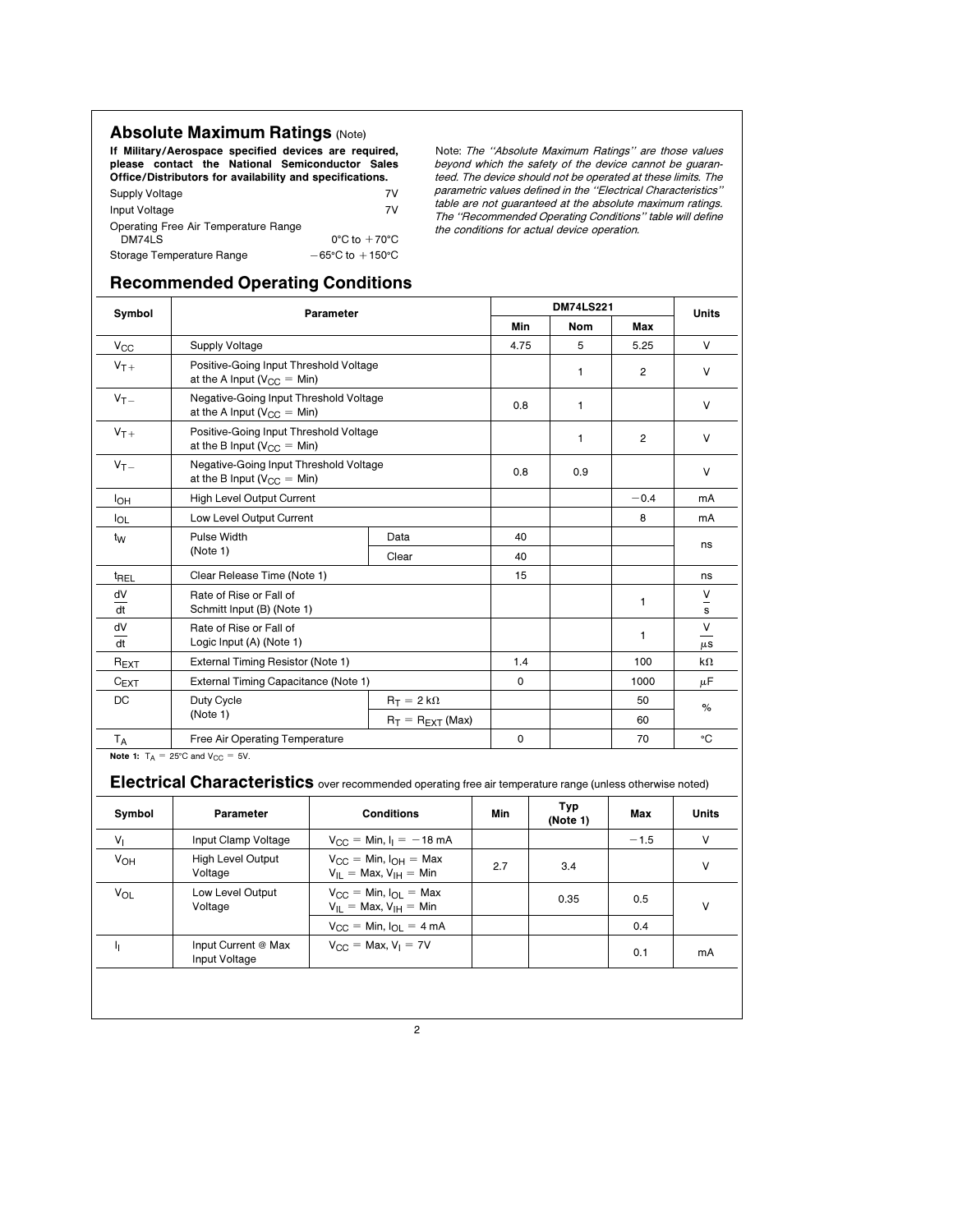| <b>Electrical Characteristics</b><br>over recommended operating free air temperature range (unless otherwise noted) (Continued) |                                               |                                          |           |       |                 |        |              |  |  |
|---------------------------------------------------------------------------------------------------------------------------------|-----------------------------------------------|------------------------------------------|-----------|-------|-----------------|--------|--------------|--|--|
| Symbol                                                                                                                          | Parameter                                     | <b>Conditions</b>                        |           | Min   | Typ<br>(Note 1) | Max    | <b>Units</b> |  |  |
| ЧH                                                                                                                              | High Level Input Current                      | $V_{\text{CC}} = \text{Max}, V_1 = 2.7V$ |           |       |                 | 20     | μA           |  |  |
| կլ                                                                                                                              | Low Level Input                               | $V_{CC}$ = Max                           | A1, A2    |       |                 | $-0.4$ |              |  |  |
|                                                                                                                                 | Current                                       | $V_1 = 0.4V$                             | B         |       |                 | $-0.8$ | mA           |  |  |
|                                                                                                                                 |                                               |                                          | Clear     |       |                 | $-0.8$ |              |  |  |
| los                                                                                                                             | <b>Short Circuit</b><br><b>Output Current</b> | $V_{\text{CC}} = \text{Max}$<br>(Note 2) |           | $-20$ |                 | $-100$ | mA           |  |  |
| $_{\rm lCG}$                                                                                                                    | <b>Supply Current</b>                         | $V_{\text{CC}} = \text{Max}$             | Quiescent |       | 4.7             | 11     | mA           |  |  |
|                                                                                                                                 |                                               |                                          | Triggered |       | 19              | 27     |              |  |  |

**Note 1:** All typicals are at  $V_{CC} = 5V$ ,  $T_A = 25^{\circ}$ C.

Note 2: Not more than one output should be shorted at a time, and the duration should not exceed one second.

# Switching Characteristics

at  $V_{CC}$  = 5V and  $T_A$  = 25°C

| Symbol           | Parameter                                                      | From (Input)<br>To (Output)         | <b>Conditions</b>                                                                                         | Min | Max | <b>Units</b> |
|------------------|----------------------------------------------------------------|-------------------------------------|-----------------------------------------------------------------------------------------------------------|-----|-----|--------------|
| t <sub>PLH</sub> | <b>Propagation Delay Time</b><br>Low to High Level Output      | A1, A2<br>to Q                      | $C_{\text{EXT}} = 80 \text{ pF}$<br>$R_{\text{EXT}} = 2 k\Omega$                                          |     | 70  | ns           |
| t <sub>PLH</sub> | <b>Propagation Delay Time</b><br>Low to High Level Output      | B<br>to Q                           | $C_L = 15 pF$<br>$R_1 = 2 k\Omega$                                                                        |     | 55  | ns           |
| t <sub>PHL</sub> | Propagation Delay Time<br>High to Low Level Output             | A1, A2<br>to $Q$                    |                                                                                                           |     | 80  | ns           |
| t <sub>PHL</sub> | <b>Propagation Delay Time</b><br>High to Low Level Output      | B<br>to $\overline{Q}$              |                                                                                                           |     | 65  | ns           |
| t <sub>PLH</sub> | <b>Propagation Delay Time</b><br>Low to High Level Output      | Clear to<br>$\overline{\mathsf{Q}}$ |                                                                                                           |     | 65  | ns           |
| t <sub>PHL</sub> | <b>Propagation Delay Time</b><br>High to Low Level Output      | Clear<br>to Q                       |                                                                                                           |     | 55  | ns           |
| $t_{W(out)}$     | Output Pulse<br>Width Using Zero<br><b>Timing Capacitance</b>  | A1, A2<br>to $Q, \overline{Q}$      | $C_{\text{EXT}}=0$<br>$R_{\text{EXT}} = 2 k\Omega$<br>$R_L = 2 k\Omega$<br>$C_L = 15 pF$                  | 20  | 70  | ns           |
| $t_{W(out)}$     | Output Pulse<br>Width Using External<br><b>Timing Resistor</b> | A1, A2<br>to $Q, \overline{Q}$      | $C_{\text{FXT}} = 100 \text{ pF}$<br>$R_{EXT} = 10 k\Omega$<br>$R_1 = 2 k\Omega$<br>$C_L = 15 pF$         | 600 | 750 | ns           |
|                  |                                                                |                                     | $C_{\text{EXT}} = 1 \mu F$<br>$R_{\text{FXT}} = 10 \text{ k}\Omega$<br>$R_L = 2 k\Omega$<br>$C_L = 15 pF$ | 6   | 7.5 | ms           |
|                  |                                                                |                                     | $C_{\text{EXT}} = 80 \text{ pF}$<br>$R_{\text{EXT}} = 2 k\Omega$<br>$R_1 = 2 k\Omega$<br>$C_L = 15 pF$    | 70  | 150 | ns           |
|                  |                                                                |                                     |                                                                                                           |     |     |              |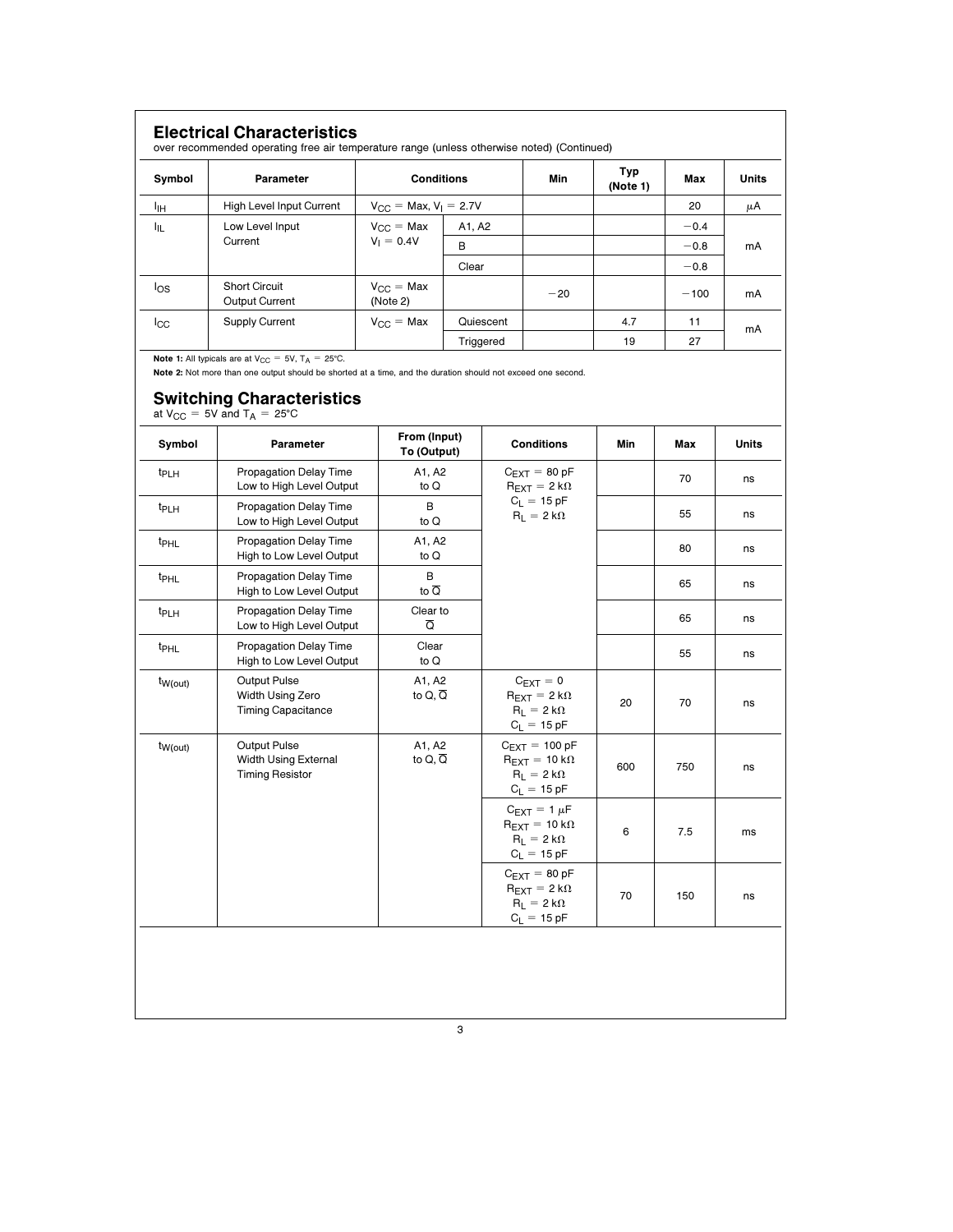### Operating Rules

- 1. An external resistor  $(R_X)$  and an external capacitor  $(C_X)$ are required for proper operation. The value of  $C_X$  may vary from 0 to approximately 1000  $\mu$ F. For small time constants high-grade mica, glass, polypropylene, polycarbonate, or polystyrene material capacitor may be used. For large time constants use tantalum or special aluminum capacitors. If timing capacitor has leakages approaching 100 nA or if stray capacitance from either terminal to ground is greater than 50 pF the timing equations may not represent the pulse width the device generates.
- 2. When an electrolytic capacitor is used for  $C_X$  a switching diode is often required for standard TTL one-shots to prevent high inverse leakage current. This switching diode is not needed for the 'LS221 one-shot and should not be used.

Furthermore, if a polarized timing capacitor is used on the 'LS221, the positive side of the capacitor should be connected to the "C $_{\text{EXT}}$ " pin (Figure 1).



5. For  $C_X$  < 1000 pF see Figure 3 for T<sub>W</sub> vs  $C_X$  family curves with  $R_X$  as a parameter:



FIGURE 3

6. To obtain variable pulse widths by remote trimming, the following circuit is recommended:





7. Output pulse width versus  $V_{CC}$  and temperatures: Figure  $5$  depicts the relationship between pulse width variation versus V<sub>CC</sub>. Figure 6 depicts pulse width variation versus temperatures.

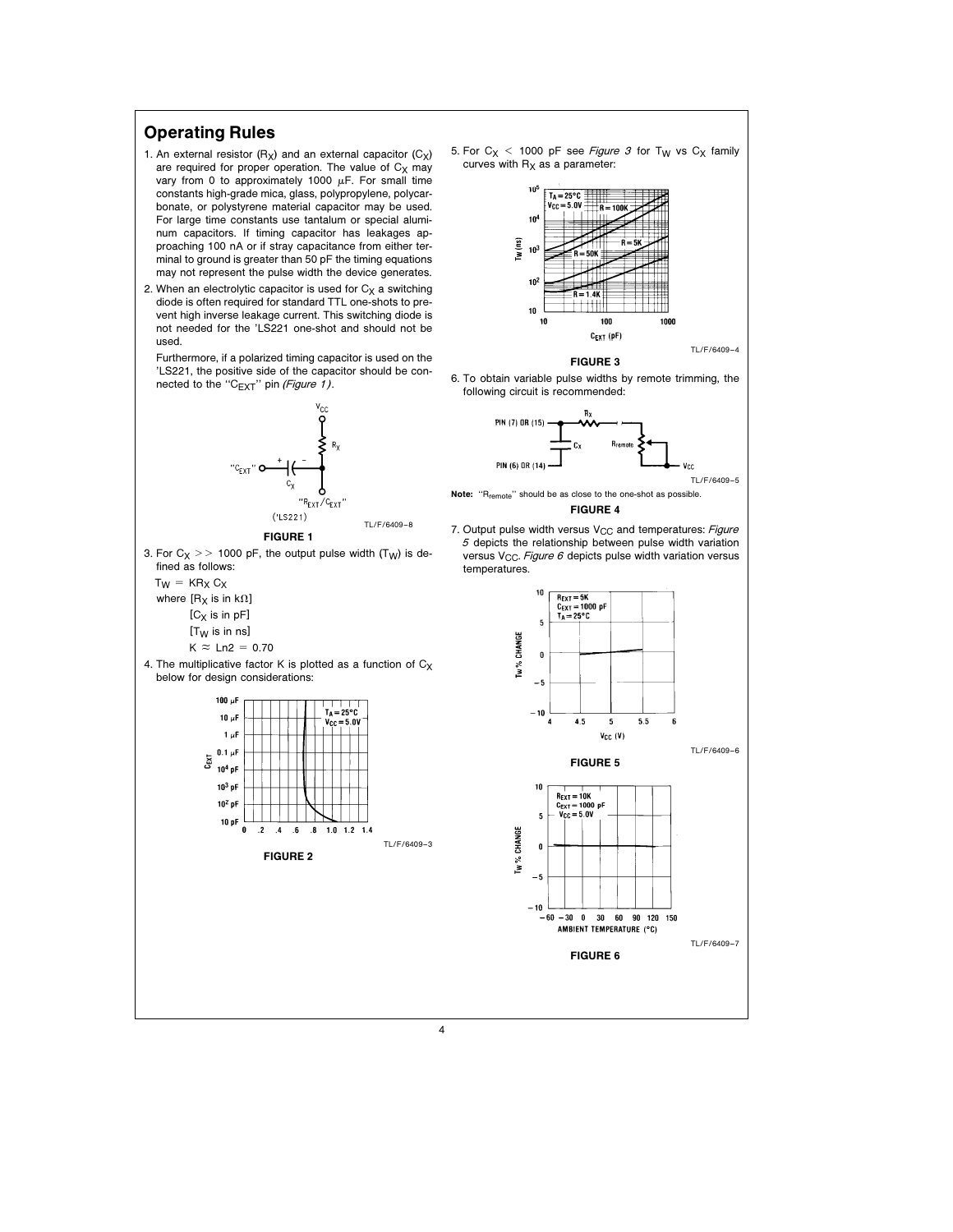#### **Operating Rules (Continued)**

- 8. Duty cycle is defined as  $T_W/T \times 100$  in percentage, if it goes above 50% the output pulse width will become shorter. If the duty cycle varies between low and high values, this causes output pulse width to vary, or jitter (a function of the  $R_{\text{EXT}}$  only). To reduce jitter,  $R_{\text{EXT}}$  should be as large as possible, for example, with  $R_{\text{EXT}} = 100k$ jitter is not appreciable until the duty cycle approaches 90%.
- 9. Under any operating condition  $C_X$  and  $R_X$  must be kept as close to the one-shot device pins as possible to minimize stray capacitance, to reduce noise pick-up, and to reduce I-R and Ldi/dt voltage developed along their connecting paths. If the lead length from  $C_X$  to pins (6) and (7) or pins (14) and (15) is greater than 3 cm, for example, the output pulse width might be quite different from values predicted from the appropriate equations. A noninductive and low capacitive path is necessary to ensure complete discharge of  $C_X$  in each cycle of its operation so that the output pulse width will be accurate.
- 10. Although the 'LS221's pin-out is identical to the 'LS123 it should be remembered that they are not functionally identical. The 'LS123 is a retriggerable device such that the output is dependent upon the input transitions when its output "Q" is at the "High" state. Furthermore, it is recommended for the 'LS123 to externally ground the  $C_{\text{EXT}}$  pin for improved system performance. However, this pin on the 'LS221 is not an internal connection to the device ground. Hence, if substitution of an 'LS221 onto an 'LS123 design layout where the  $C_{EXT}$  pin is wired to the ground, the device will not function.
- 11.  $V_{CC}$  and ground wiring should conform to good highfrequency standards and practices so that switching transients on the  $V_{CC}$  and ground return leads do not cause interaction between one-shots. A 0.01  $\mu$ F to 0.10  $\mu$ F bypass capacitor (disk ceramic or monolithic type) from  $V_{CC}$  to ground is necessary on each device. Furthermore, the bypass capacitor should be located as close to the  $V_{CC}$ -pin as space permits.

For further detailed device characteristics and output performance, please refer to the NSC one-shot application note AN-372.



5